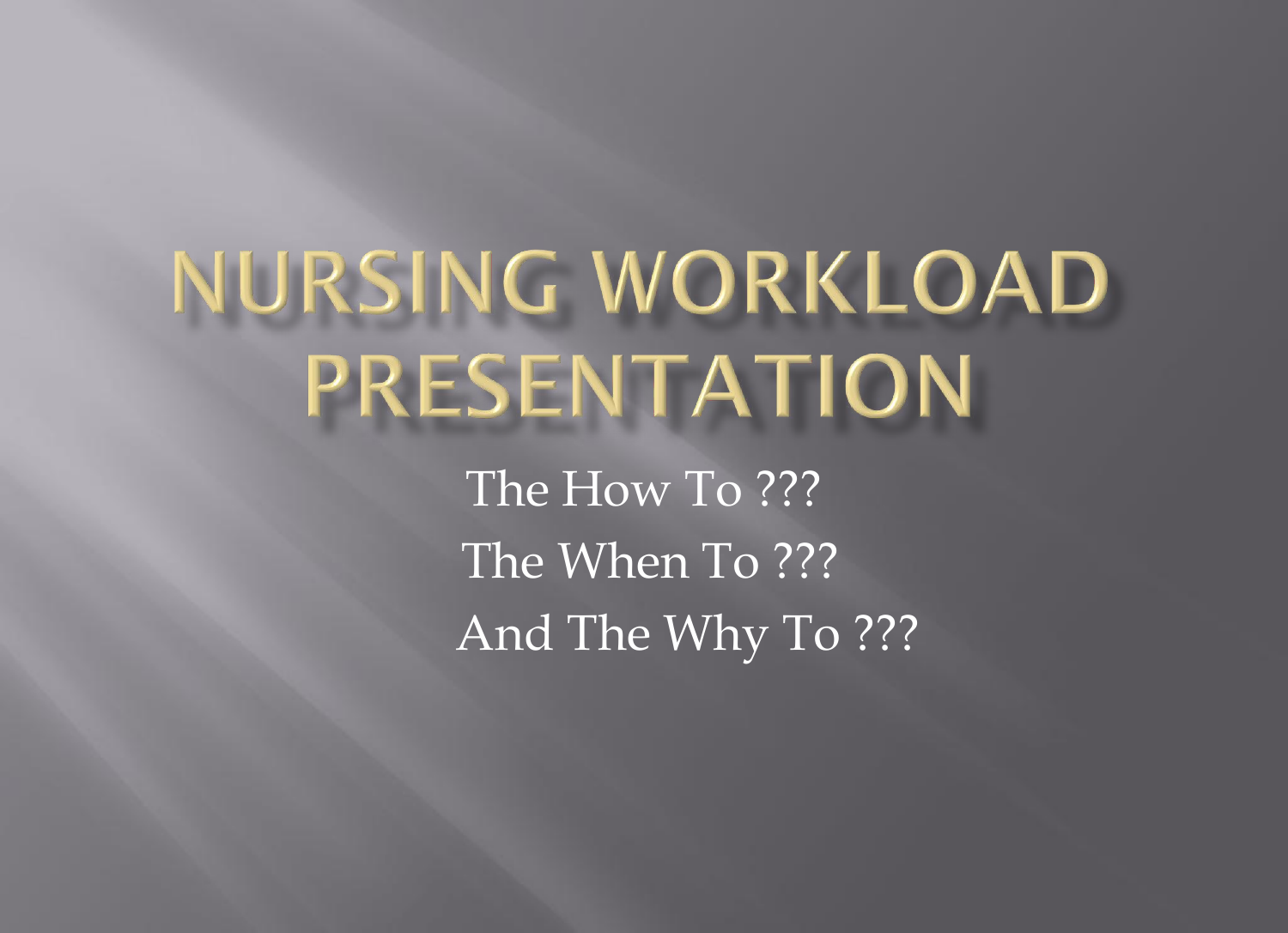# **NEW FORM**

## NURSING

#### $\overline{a}$ WORKLOAD

### STAFFING

On the inside page, you will see a red WSR number. Write that number on all three WSR vouchers and send one to MNU local 10 and keep one for yourself

### REPORT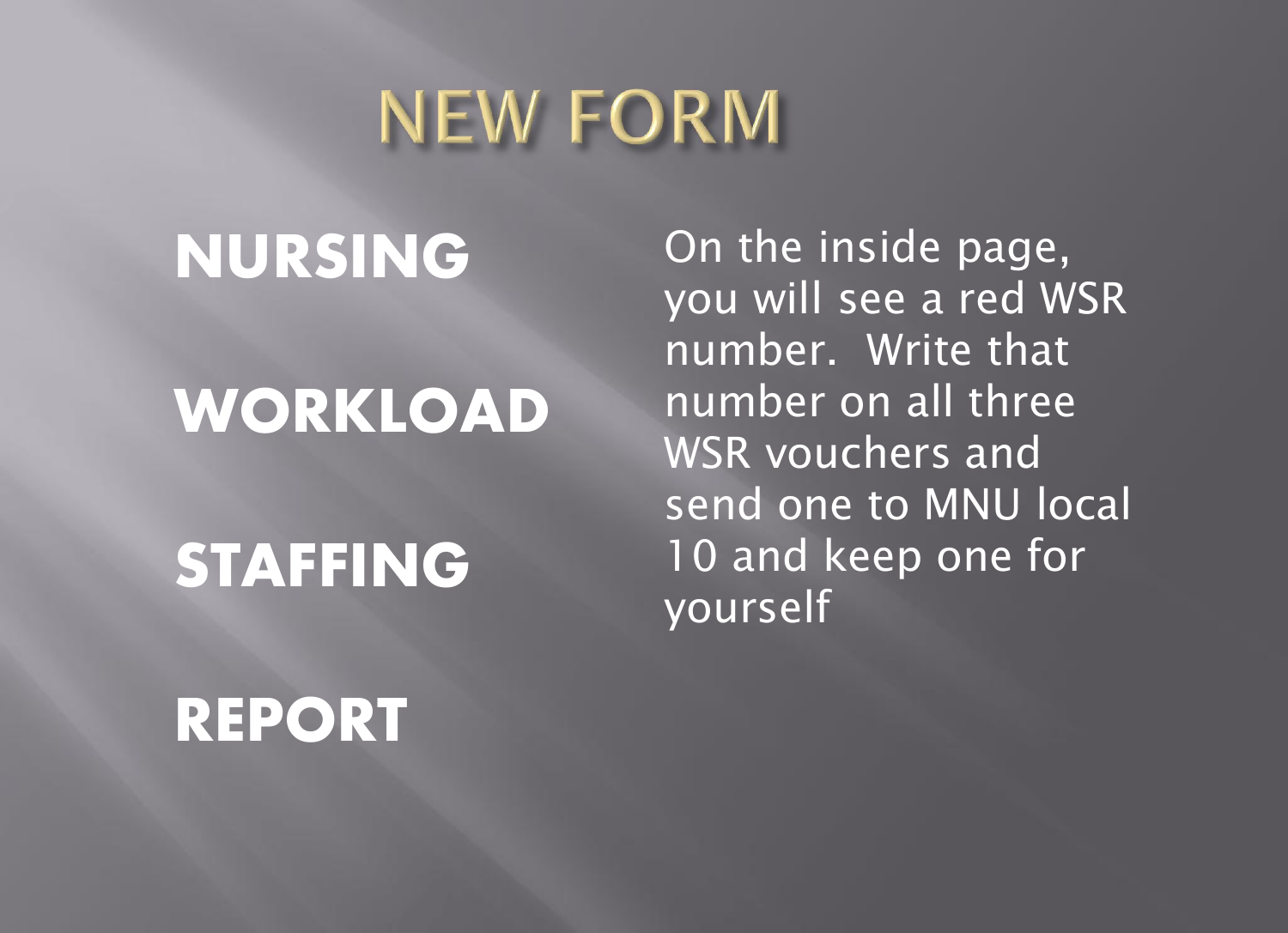#### NURSING WORKLOAD/STAFFING REPORTS What is the Purpose of the Workload/Staffing Report (WSR)?

- □ The WSR is a tool used to document workload and staffing concerns i that nurses believe may jeopardize patient well-being.
- $\Box$  It is meant to draw management's attention to a workload/staffing problem.
- $\Box$  It is the first step in a problem solving effort between the nurse(s) and management.
- $\Box$  From a legal perspective, it provides the nurse a degree of protection from liability. The WSR proves that the nurse has drawn management's attention to an unsafe, or potentially unsafe, situation.
- $\Box$  It can be used to demonstrate to a licensing association that a nurse has made reasonable and prudent effort to address her inability to meet the professional standards because of workload/staffing concerns.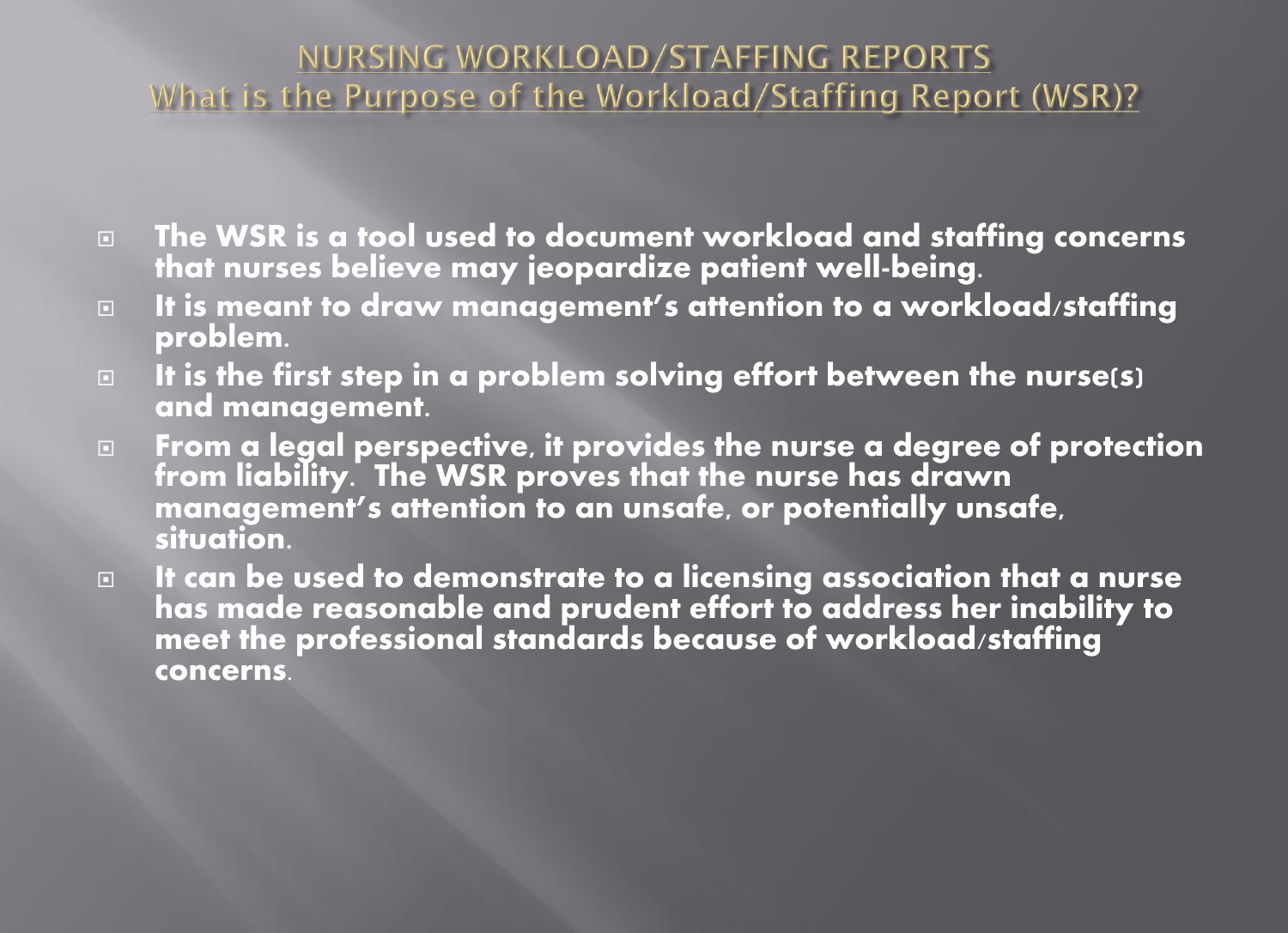#### **WHEN AND HOW SHOULD A WSR BE COMPLETED?**

It should be completed every time an unsafe situation, or the potential for an unsafe situation, related to workload and/or staffing occurs in the workplace.

The first step, whenever reasonably possible, is to discuss the situation with the immediate supervisor in an effort to resolve the concern. This is the preferable time to complete the form.

One form is to be completed per situation and signed by all of the nurses involved.

Reminder: Do not identify patients/residents or doctors involved.

#### Avoid abbreviations.

If space is inadequate, additional forms can be completed and attached. **The WSR # must be noted on all additional papers.** The vouchers on the reverse side of the cover page take the place of having multiple copies and provide a tracking mechanism for all of the parties. It is important to include all of the information indicated on the voucher.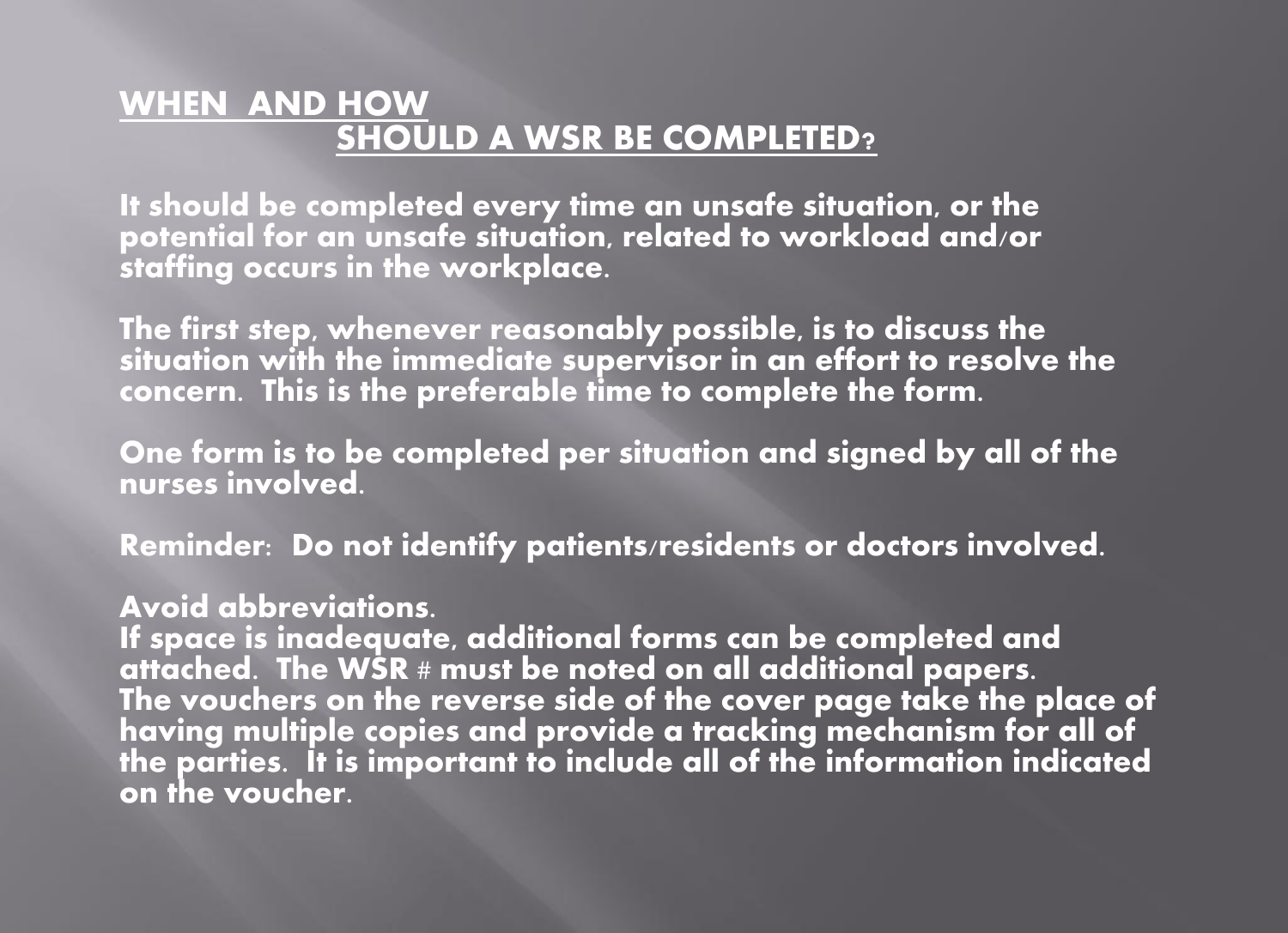#### ONCE THE FORM IS COMPLETED, THE VOUCHERS ARE DETACHED AND DISTRIBUTED AS FOLLOWS:

- •One to be kept by the author;
- •One to the Local/Worksite President or designate;
- •One to the Nursing Administration Office.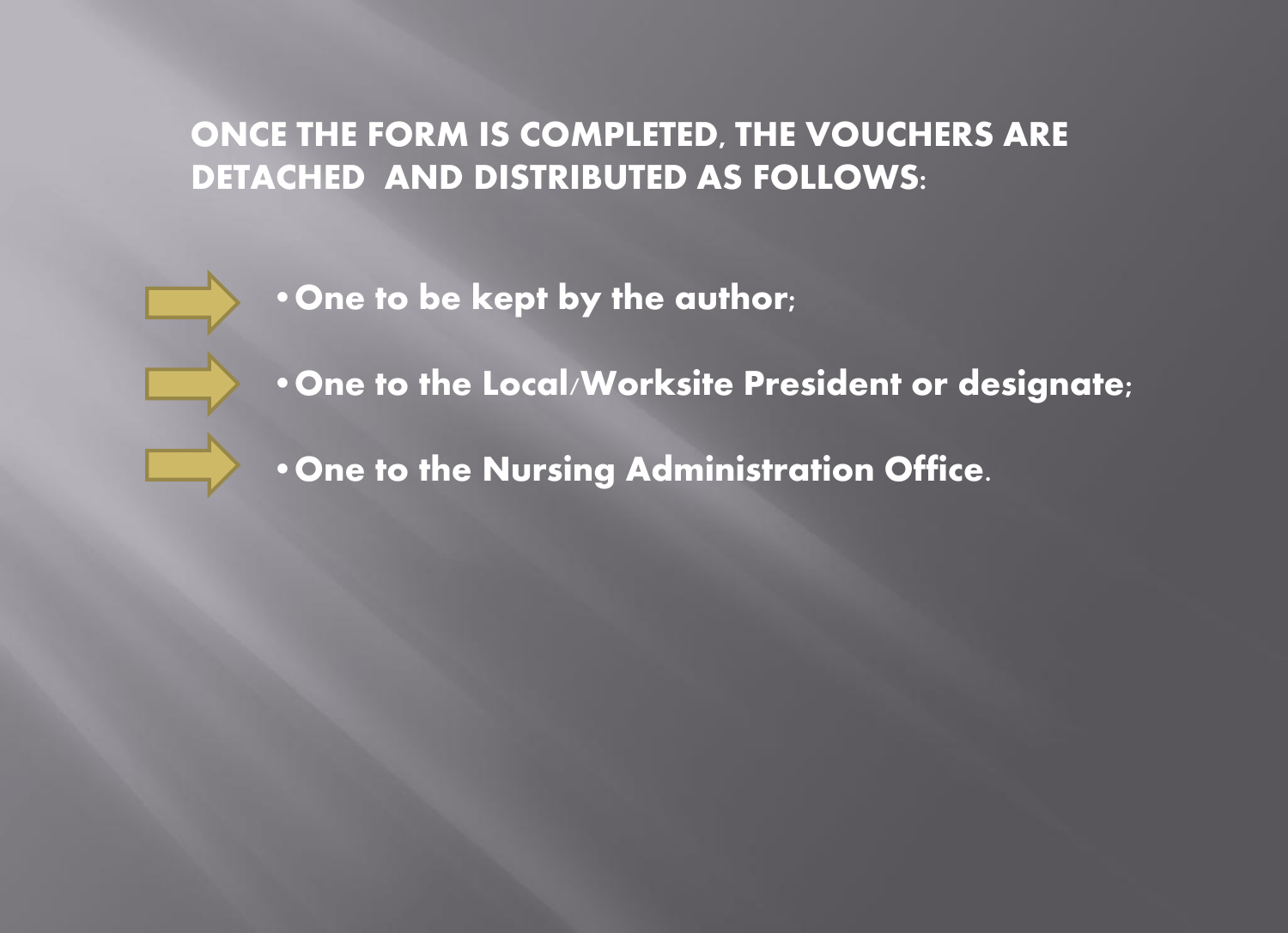- The completed form is given to the supervisor with whom the situation was discussed.
- Nurses should not be afraid to file a WSR. Remember, this is a joint Union/Management form and is for the use of management as well as the union. It is to be supported by management. They cost share the production of the form and participate in negotiating the language.
- \* Once the supervisor completes the response s/he makes a copy for her/himself, and gives the white copy to the Local/Worksite President and the green copy to the Nursing Administrator.
- \* The Local/Worksite President or designate is responsible for providing a photocopy of the form to the Author and faxing a copy to MNU. Be sure the WSR  $#$  is on the second page when faxing to the office.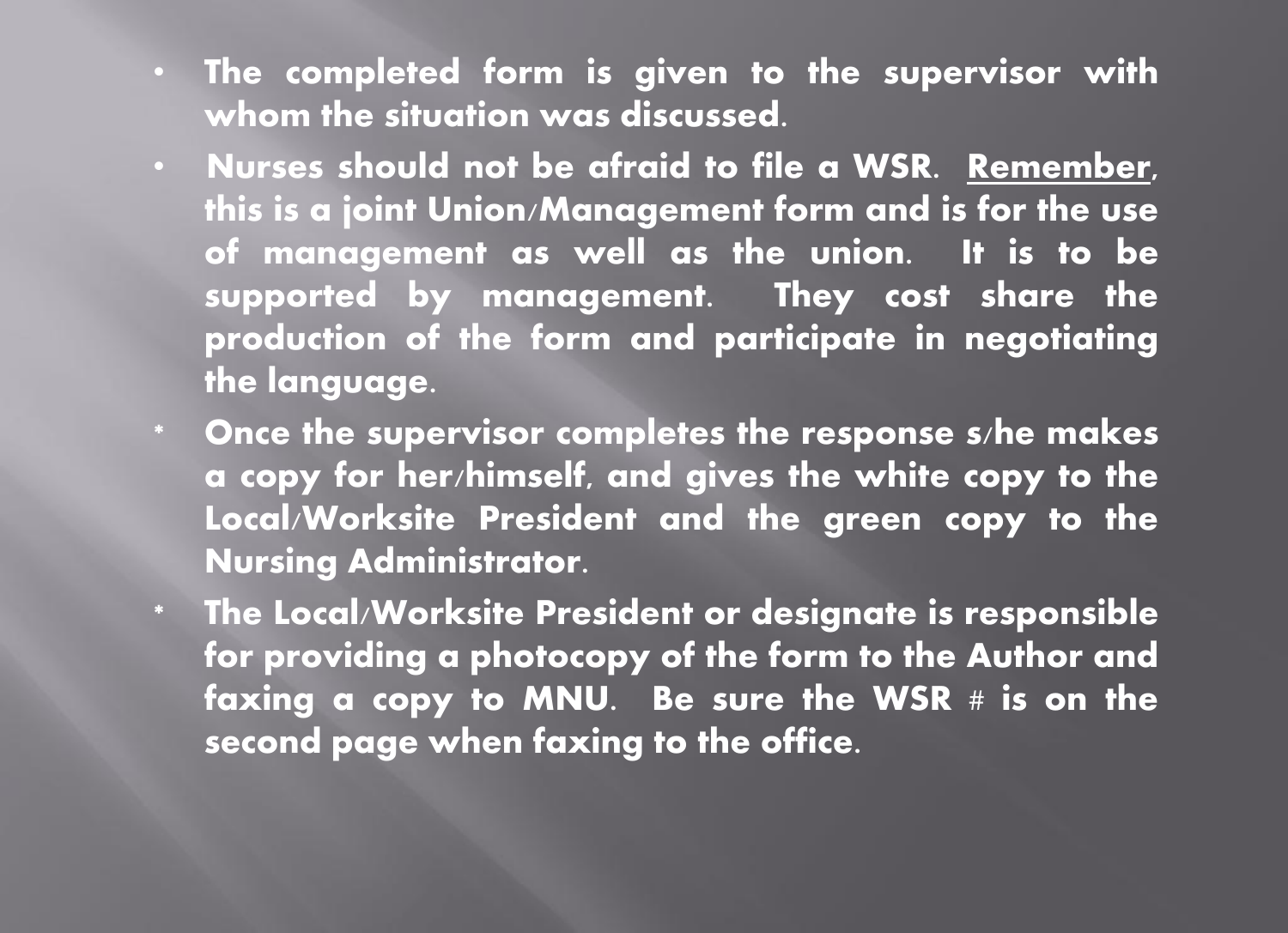#### **E** \*Remember! The WSR is there to protect the quality of your **working life, and the quality of care you provide to patients!**

#### **The Importance of a Local/Worksite Tracking Process**

 $\Box$  Each worksite should establish a process to track the outstanding WSRs (as identified by the vouchers) to make sure that they are being addressed in a timely fashion.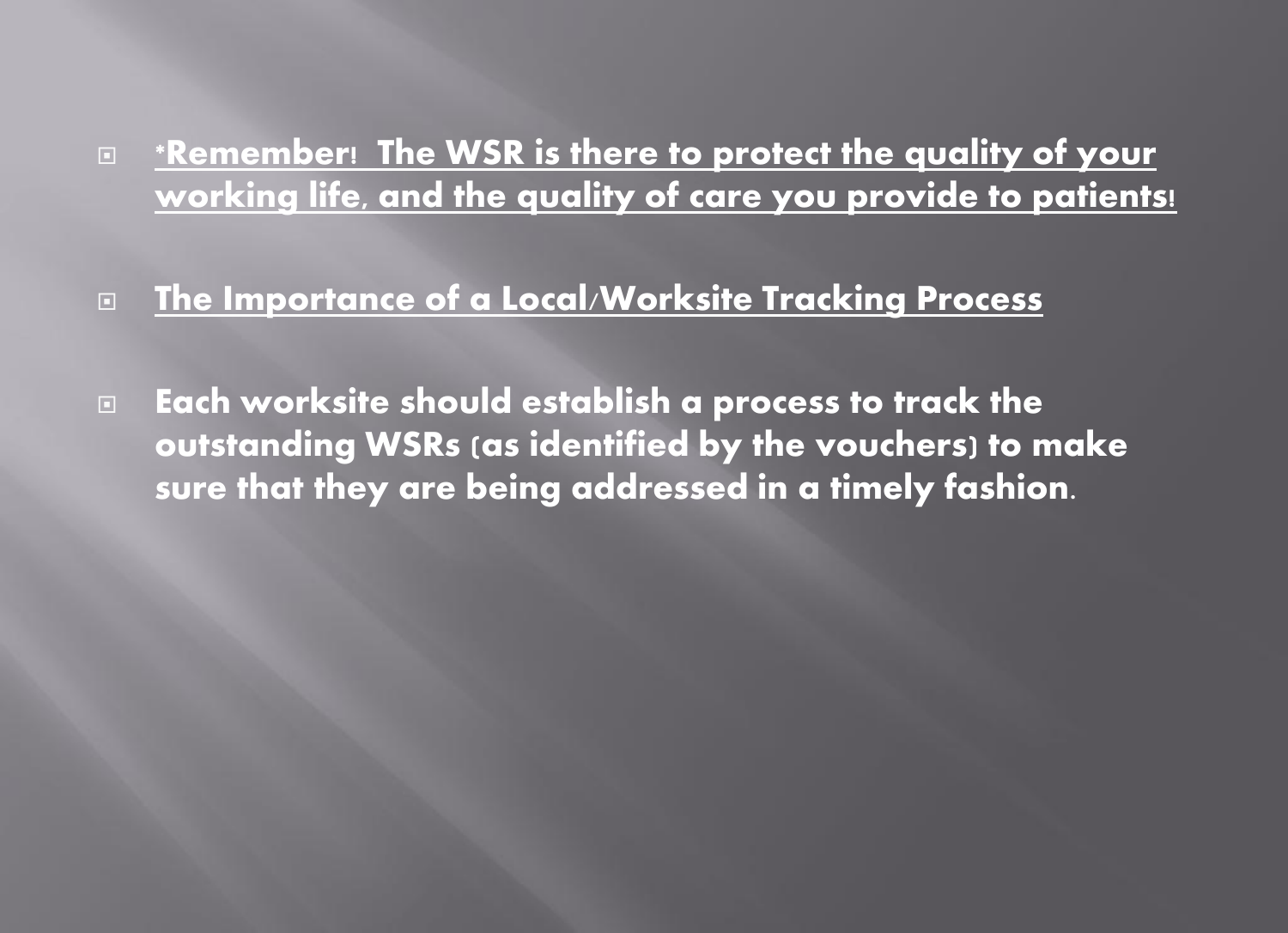#### **What is done with the WSR?**

- **E** \*MNU staff enters the information into a database as the reports are submitted.
- **Exery 2 3 years a general report is released.**
- **E** \*Intermittent reports are provided to the Board of Directors.
- $\square$  \*Information from the WSR's may be incorporated into a MNU report.
- **E** \*NAC A local/worksite can request that a report be prepared based on their worksite's specific issues.
- **E** \*IAC The information from the WSR is fully utilized. Graphs and quotes are combined together and placed in the IAC brief.

### **"Your silence will not protect you"**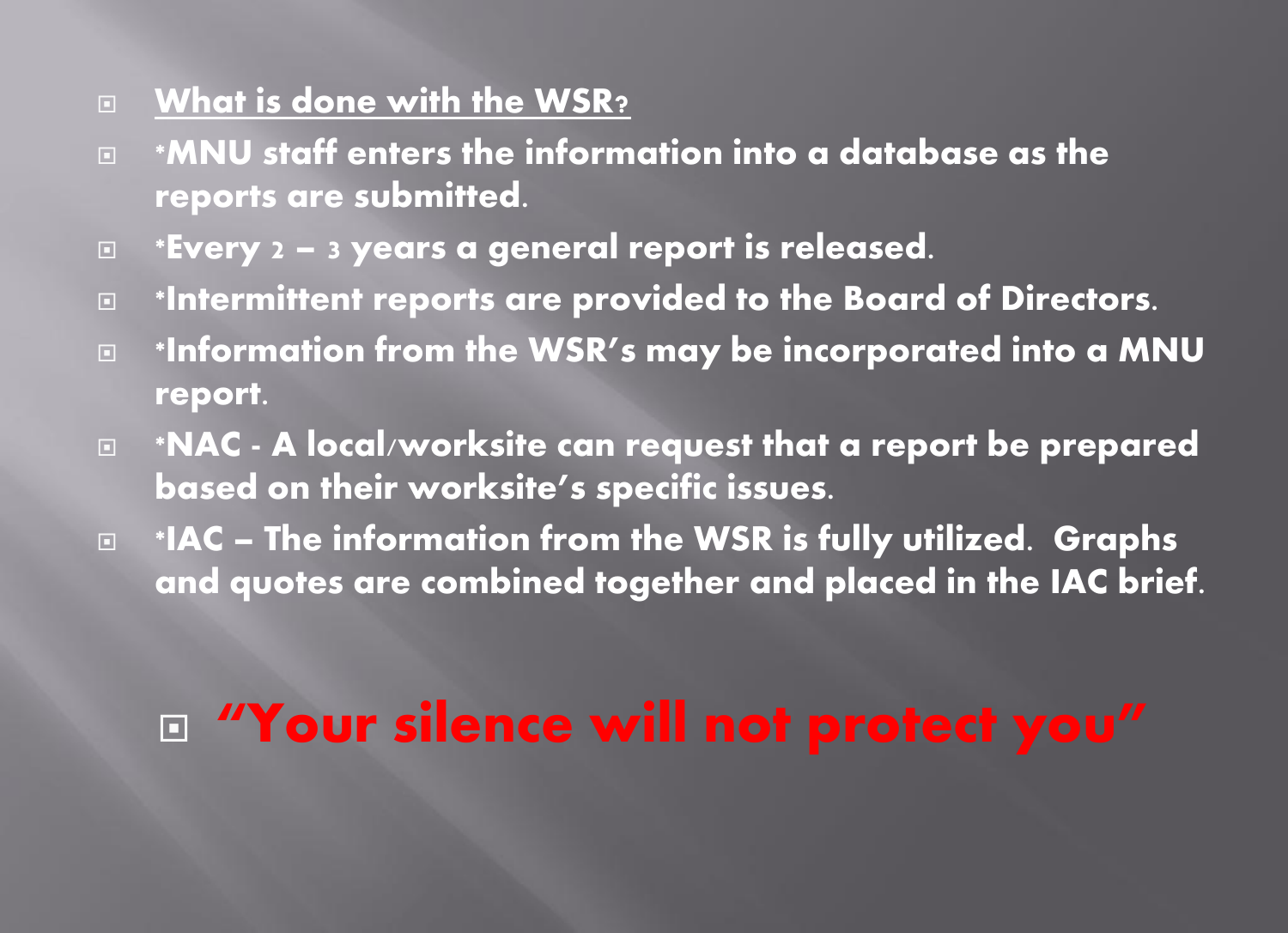#### **WORKLOAD STAFFING REPORT FLOW CHART**

|                                                          | Nurse has concern respecting workload                                                       |                        |
|----------------------------------------------------------|---------------------------------------------------------------------------------------------|------------------------|
|                                                          | Discusses with immediate Supervisor                                                         | <b>Discussion Date</b> |
| <b>Issues Resolved to</b><br><b>Nurse's Satisfaction</b> | No satisfactory solution for Nurse                                                          |                        |
|                                                          | Submit W.S.R. to immediate Supervisor                                                       |                        |
|                                                          | Nurse receives response to concern                                                          | Submitted WSR<br>Date  |
| <b>Issues Resolved to</b><br><b>Nurse's Satisfaction</b> | No satisfactory solution for Nurse                                                          | Response Date          |
|                                                          | Nurse completes N.A.C. Summary Report &<br>refers issue to Nursing Advisory Committee (NAC) |                        |
|                                                          | N.A.C. examines concerns and makes recommendations to resolve<br>situation                  | Referral Date          |
| <b>Issues Resolved to</b><br><b>Nurse's Satisfaction</b> | No satisfactory solution for Nurse                                                          | NAC Mtg. Date          |
|                                                          | Matter referred to Administrator/Senior Nursing Manager by N.A.C.<br>and/or Nurse           |                        |
|                                                          | 14 Days                                                                                     | <b>Referral Date</b>   |